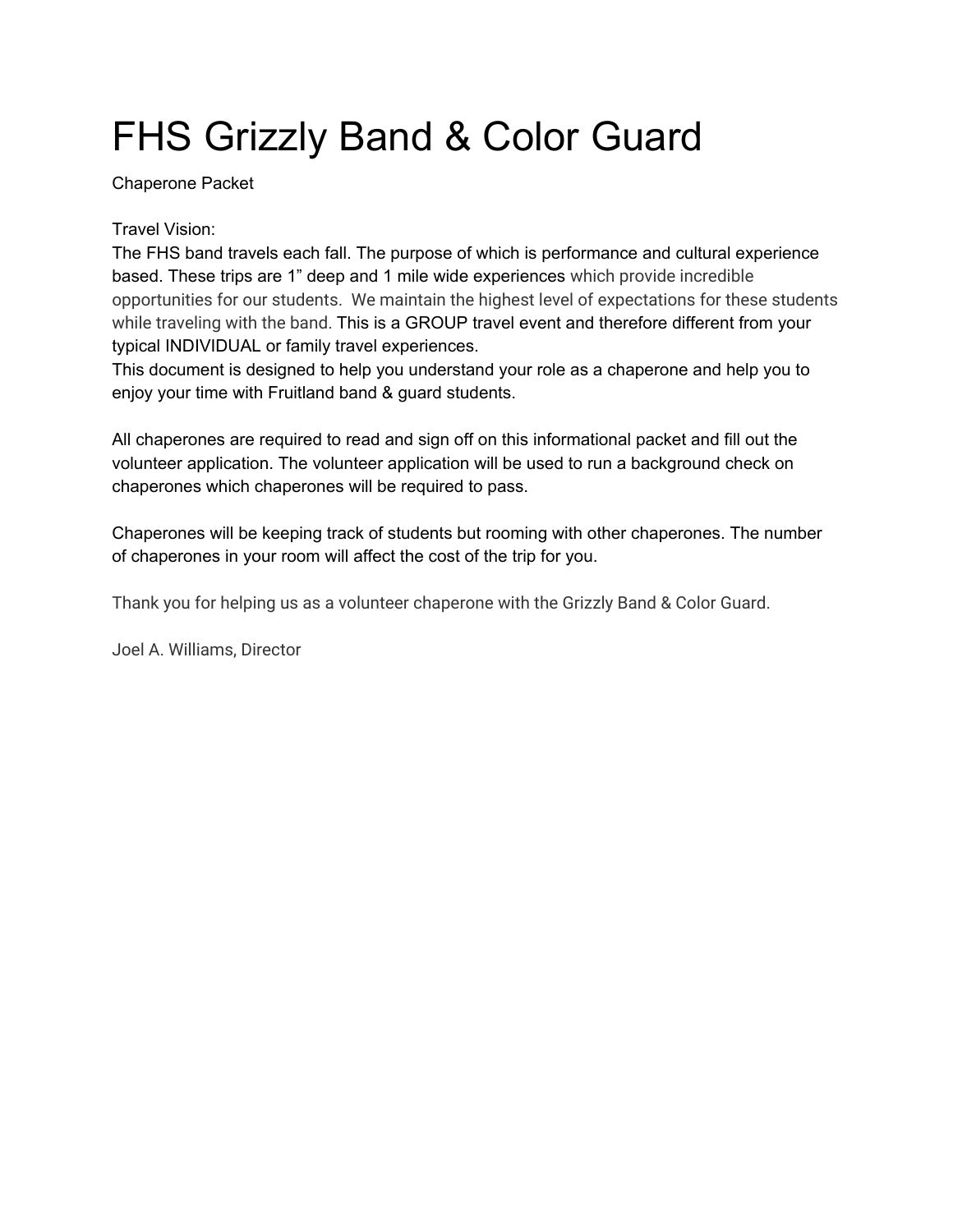It all starts from this:

Fruitland High School students traveling with the Grizzly Band & Color Guard will go to extended means to leave a good impression on people that come in contact with us.

This quote from our student hand book helps to clarify our main purpose when we travel. Travel opportunities with the band are about performance and cultural experiences.



Organizational structure:

On our trips, the Band Director is fully responsible for the whole group. Literally the buck stops at the band director; good or bad. Band directors are not required to take students on trips. It is a calculated risk that there will be **exponentially** more good decisions made vs bad decisions.

The band director will:

- Ceaselessly remind trip participants that their decisions either reflect positively or negatively on the group.
- Endeavor to be consistent and fair in matters of discipline.
- Make the tough decisions
- Communicate to the best of their ability
- Remain human
- Sign off on trip plans with Travel Coordinator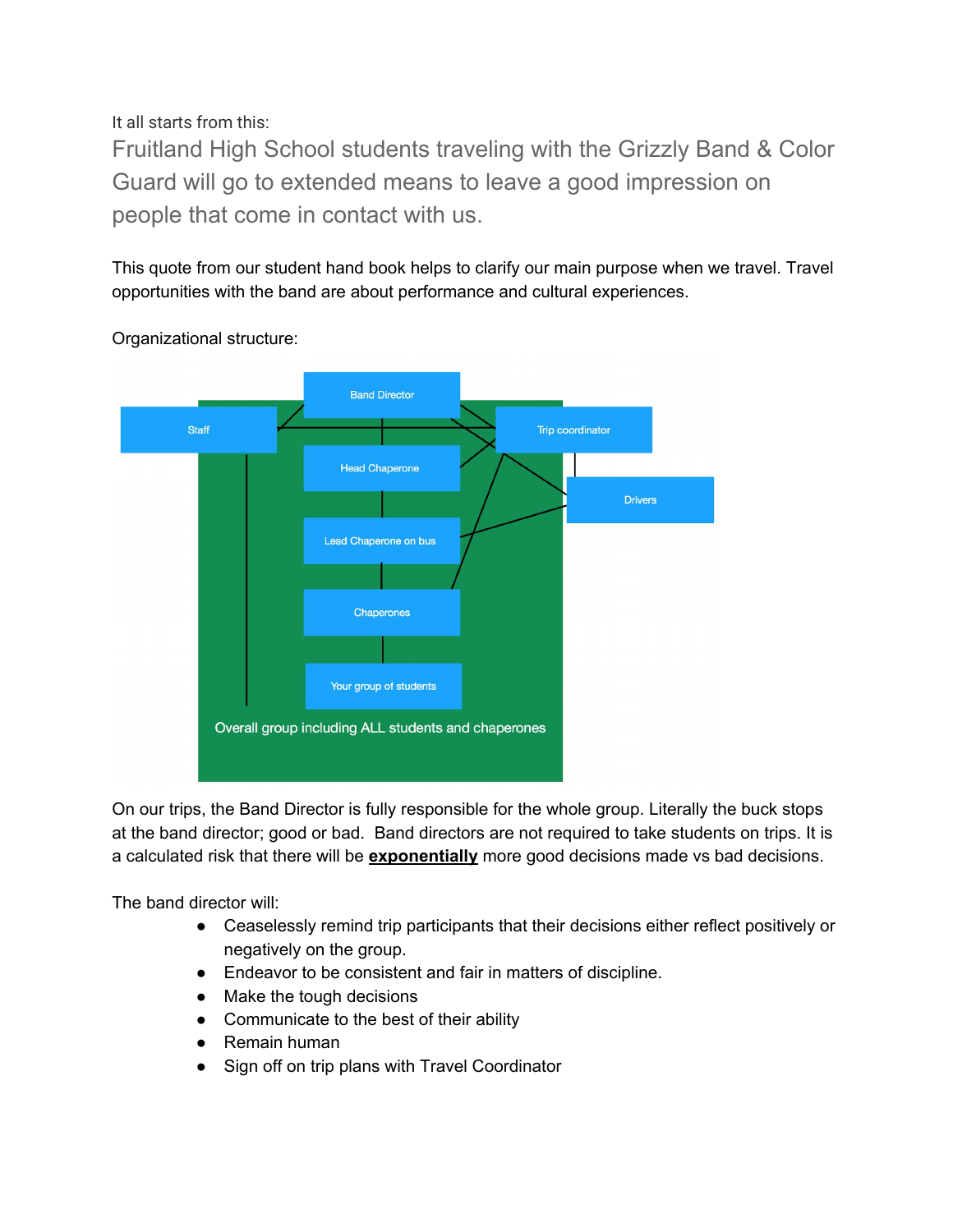The band staff will:

- Communicate with students
- Prepare students for performance
- Enforce trip rules
- Be extra set of eyes and ears for director
- May be the Bus Lead

The trip coordinator:

- Handles all aspects of travel:
	- Hiring bus company
	- Purchasing entertainment packages
	- Organizing meals
	- Securing lodging
	- Arranging for oversized vehicle parking
- Finalizes all plans with band director

#### Head Chaperone

- Coordinate activities with Tour Coordinator and band director
- First line of communication with band director
- Communicate with Lead Chaperones on busses
- Communicate with at large chaperones
- Handles concerns from hotel
- Handles concerns from chaperones
- May communicate with the whole group

Lead Chaperone on the bus (Bus Lead)

- May be a (band) staff member
- Communicates with Head Chaperone
- Coordinates the distribution of information to other chaperones
- Communicates with the bus driver
- Works with the (student) Bus Czar to create a comfortable, smooth running bus. ○ Organize water, first aid, snackies etc for bus.
- Shares info on microphone on bus

Chaperone

- Communicates with a small group of students
	- Periodic check ins with students
- Understands trip rules
- Does room checks
- Allows student freedom on the trip
	- Do not micro manage the students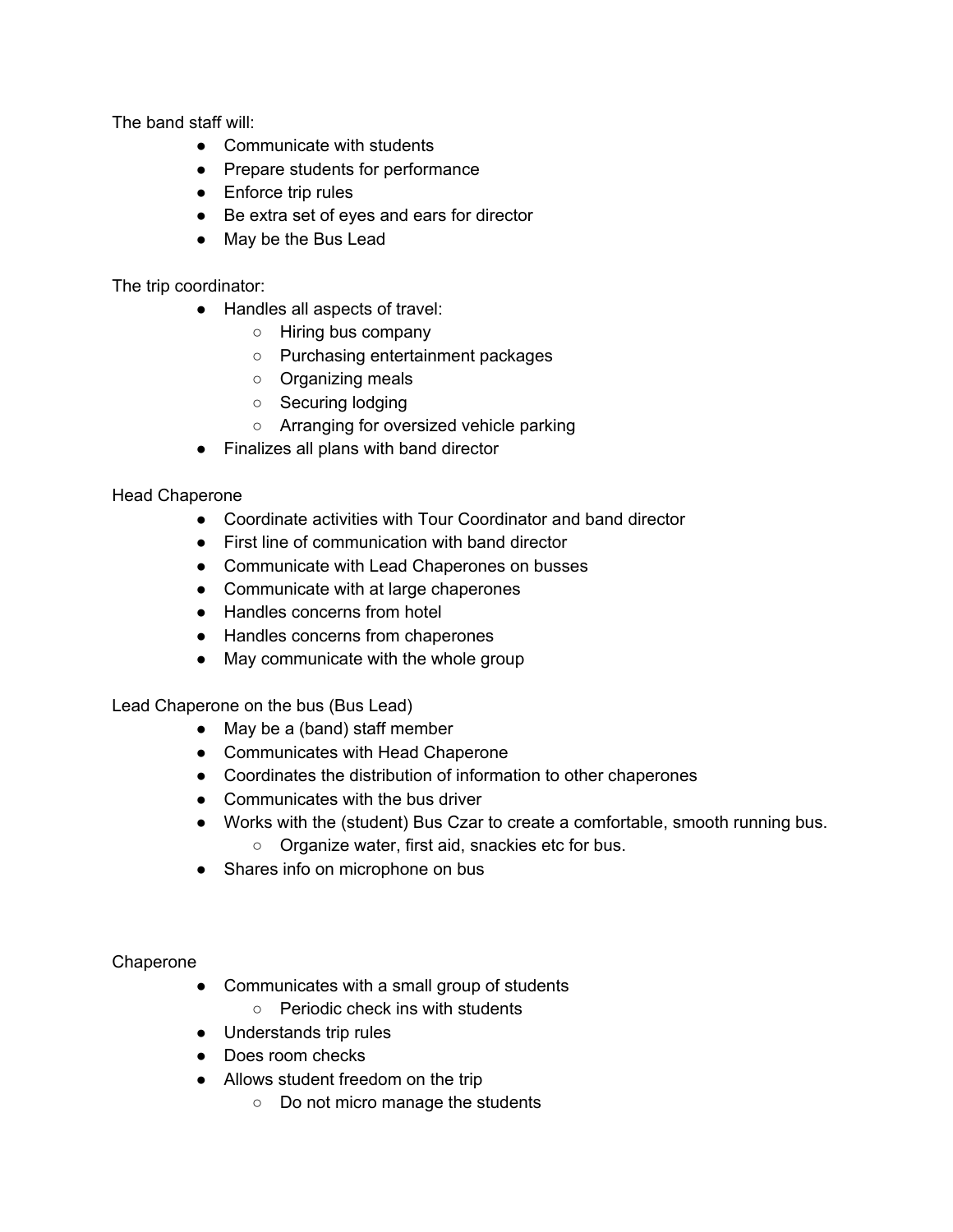- You will not be with them 24/7
- Enjoy the students
- Be on time
- Be a resource for students
- Understand that this is a GROUP event and differs significantly from individual travel.
- Understands that the mind set needs to be, "we not me".
- Concerns should be brought to the head chaperone

## Communication:

Information regarding the trip may come from the band director, Lead Chaperone, or occasionally a staff member. Therefore a cell phone is a must have.

We will set up a group text from Remind.com specifically for chaperone communication for the trip. There will be two (at least) separate Remind.com threads, one for chaperones and one for the entire group. Chaperones will be added to both threads to ensure all communication is received.

Just before we travel (see note - I have two options here) you will be introduced to your group of students, hand them their lanyards and share your cell number with them and get theirs. Possibly make a group from their numbers, to facilitate communication.

This is the time that you will tell the students what you would like to be called; Mr...Mrs...first name, "mom" etc., and reiterate for the students information that the band director has already given.

- Students wear the lanyard at all times except in water and sleeping.
- The lanyard has the itinerary on it.
- All times are local
- The lanyard makes it easy for us to see who our kids are.
- Emergency contact is on the lanyard if a student is disabled and needs help.
- You may remind any of our students that you see that we need to see the lanyard and/or that they need to be wearing it.

## General Situations

Students are expected to be in a group of 2 (not boy/girl or romantic couples) on hotel property and groups of 4+ off of hotel property.

If you see students not meeting this expectation please take them in tow and place them with the next group you see or deposit them neatly in their hotel room.

On the bus

You will have the following responsibilities on the bus:

● Enjoy the kids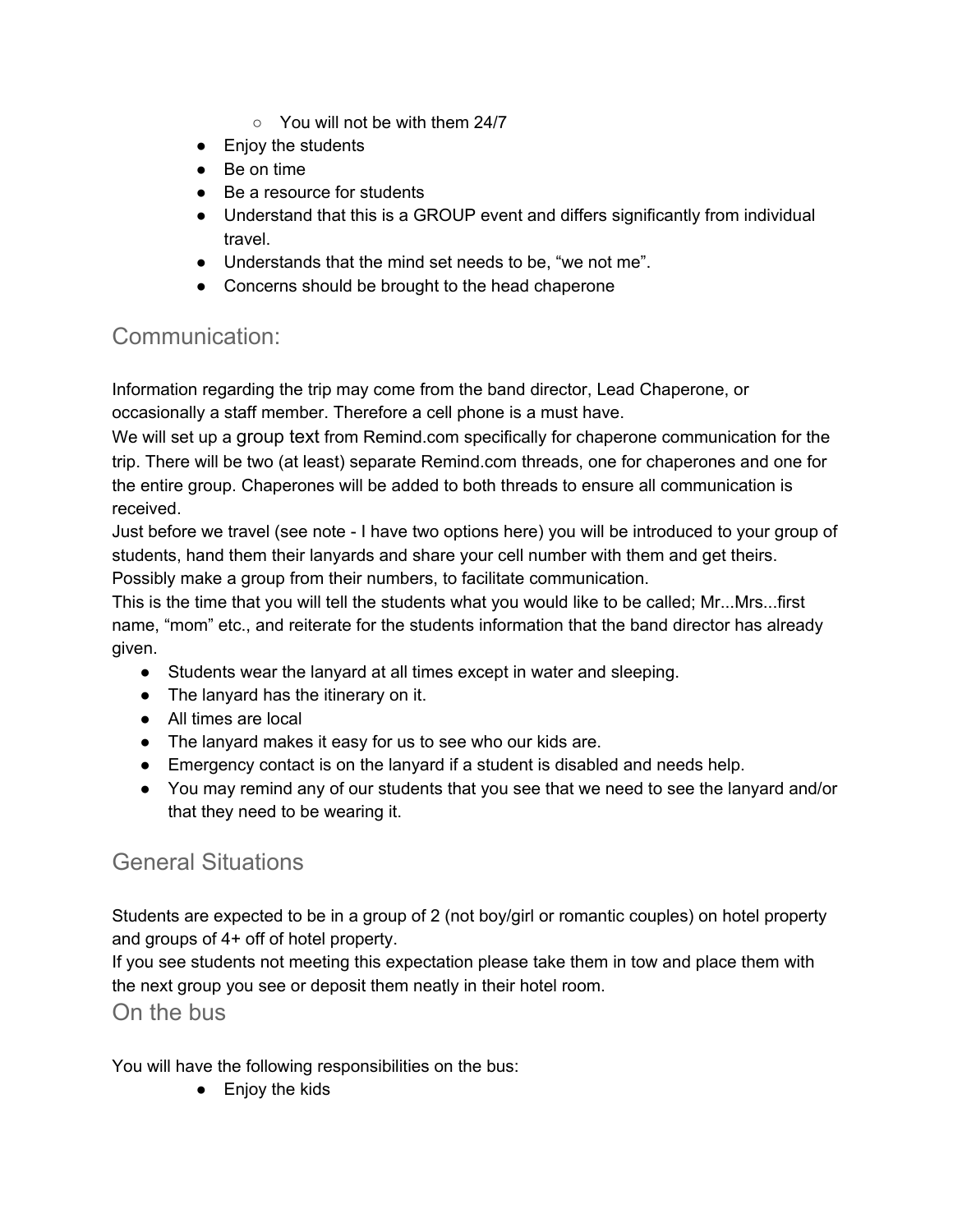- Keep your eye on them **lightly**
	- The Rule: If you wouldn't say it or do it with Grandma present in the living room, don't say it/do it on the trip. Hold them to this please.
- You will hand out per diem money to your group of students. You will need to sign for the money you receive for your students.
	- Be aware that your room group of students may NOT all be on the same bus.
	- Students must initial for the receipt of per diem money. Encourage them to say "thanks" :)

Our tour coordinator does a high quality job working with the bus company to insure the best, professional drivers possible are travelling with the Fruitland band. If you have concerns about a driver, please address them to the bus lead.

We have a working student leadership system for travel. Each bus has a Bus Czar. The Czar is appointed by the band director. This appointment is a recognition of potential leadership in the student. The Bus Czar will:

- Do a head count after every stop, including 2am refuel stops. Responsibility comes knocking even at 2am. The band directors insist that the Czar does their job.
- Communicate with the driver regarding environment issues.
- Do handouts or appoint flight attendants as needed (snackie pass outs, taking a trash bag up the aisle etc)
- Run the dvd player
- Communicate with students. If you have general information to tell them, have the Czar talk to students as necessary.

It would be simple for you to do the things the student leader is being asked to do. Please do not. This is an opportunity for a young person to spread their leadership wings in non-life or death situation.

## At the hotel

Check in operates in the following manner:

- Tour coordinator facilitates hotel arrangements
- Upon arrival the head chaperone will check in with the Tour Coordinator
- Chaperones will be given their group keys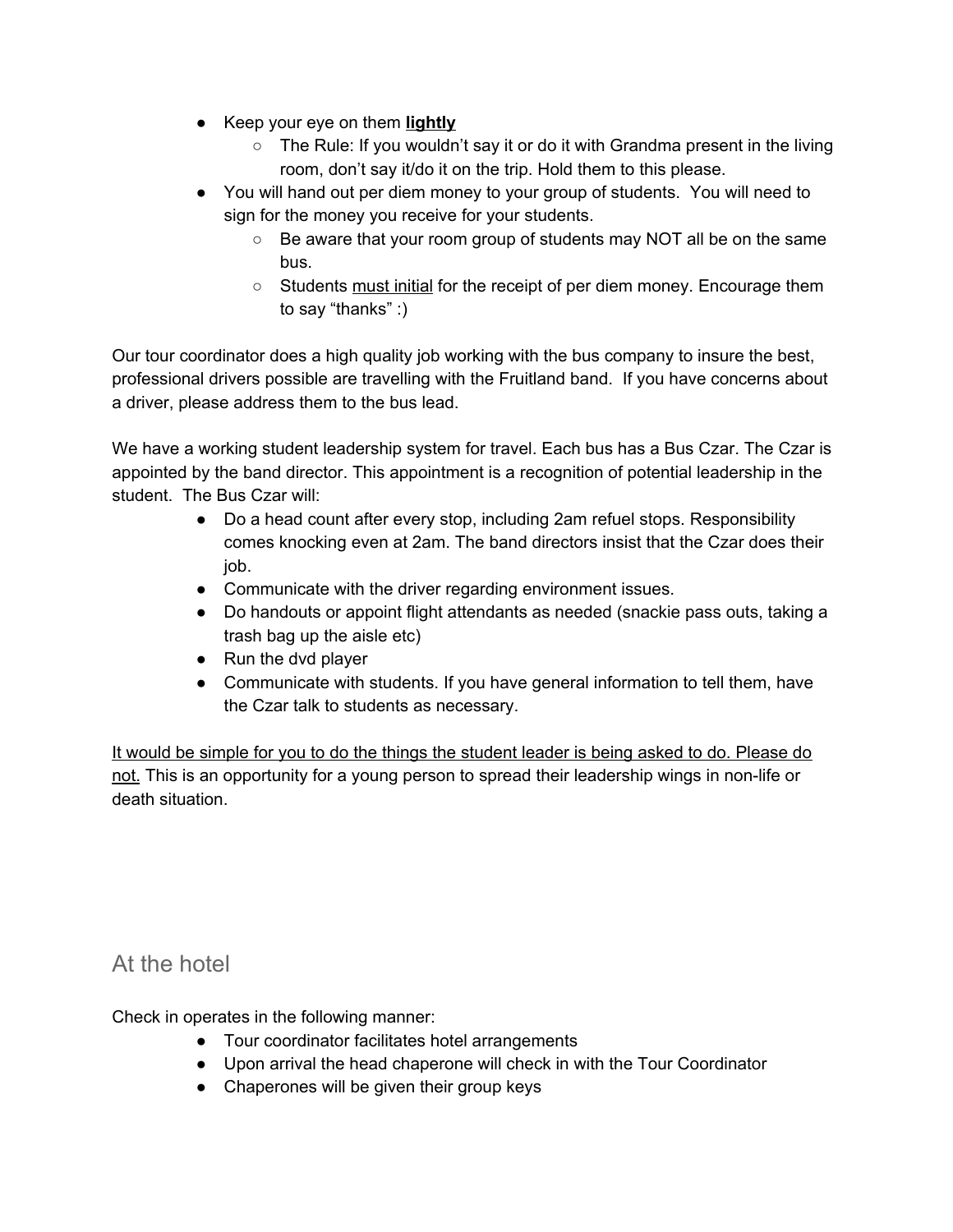- Distribute keys and room number to students
	- Check in to your room AFTER you have given the students their keys

Know (physically) where your students' rooms are. Share information with your students:

- Remind them to
	- Groups of two (no couples)
	- Prop door if other species visitors are present
	- Voices down
	- Respectful of other guests/staff
	- No couples
	- Lanyard must be worn except sleeping and water
- Wake up calls
- Reminder texts (i.e. "load your luggage in 15"; "We are meeting in front of hotel in 10")
- Room checks at bed time
	- See faces

We have high expectations for room appearance. Please run periodic room checks to ensure room is being maintained (stop by) "You guys doing okay?" "Do you need anything?" The floor should be picked up and room in good order.

#### Situational events

What do you do when:

- A student is non compliant
	- Remain calm
	- Remind student of trip rules
	- Ask for compliance
	- Elevate up the chain of command to head chaperone
- A couple is making selfish decisions
	- Remind them that hand holding is the only acceptable form of PDA
	- If problem persists separate students
	- Remind them of The Rule: If you wouldn't say it or do it with Grandma present in the living room, don't say it/do it on the trip.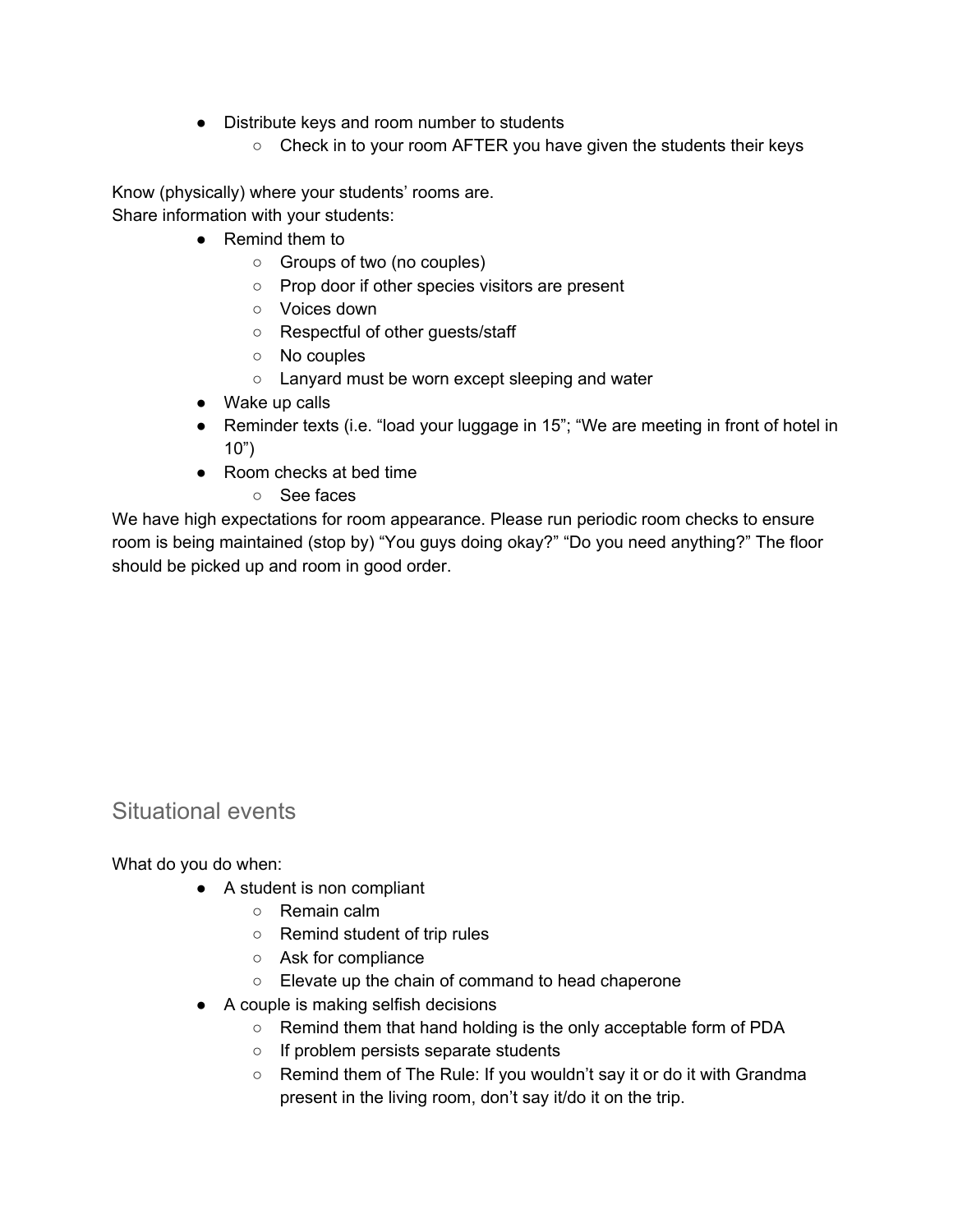- Elevate up the chain of command to head chaperone
- You have a concern about bus driver performance
	- $\circ$  If they appear sleepy, talk to bus lead and then volunteer to have conversation with the driver to help them stay awake
	- If there is an unprofessional activity occurring (eg texting while driving) please talk to the bus lead.
- You find students by themselves or in couples
	- Ask them to accompany you as you take them to their room or attach them to the next group. Please let the head chaperone know which student was in violation of the group directive.
- There is a sick or injured student
	- If warranted call 911
		- Inform band director
		- Inform head chaperone
		- Remain with student
	- Help find needed supplies
		- Know wear first aid kit is
			- On bus etc
	- Communicate with head chaperone
- You have a concern
	- Communicate with bus lead
	- Communicate with lead chaperone

Above all, remain calm.



When faced with stressful situations, it's best to remain calm. Using a loud voice will add to everyone's discomfort. You get approximately one "yelling" event that students will listen to, after that, they will stop listening to you. Try not to use yours. If necessary, use it wisely.

When the Fruitland Band travels, there are **distinct** lines that students are expected to stay between. See yourself as shepherd helping to keep the flock in between those lines. You do not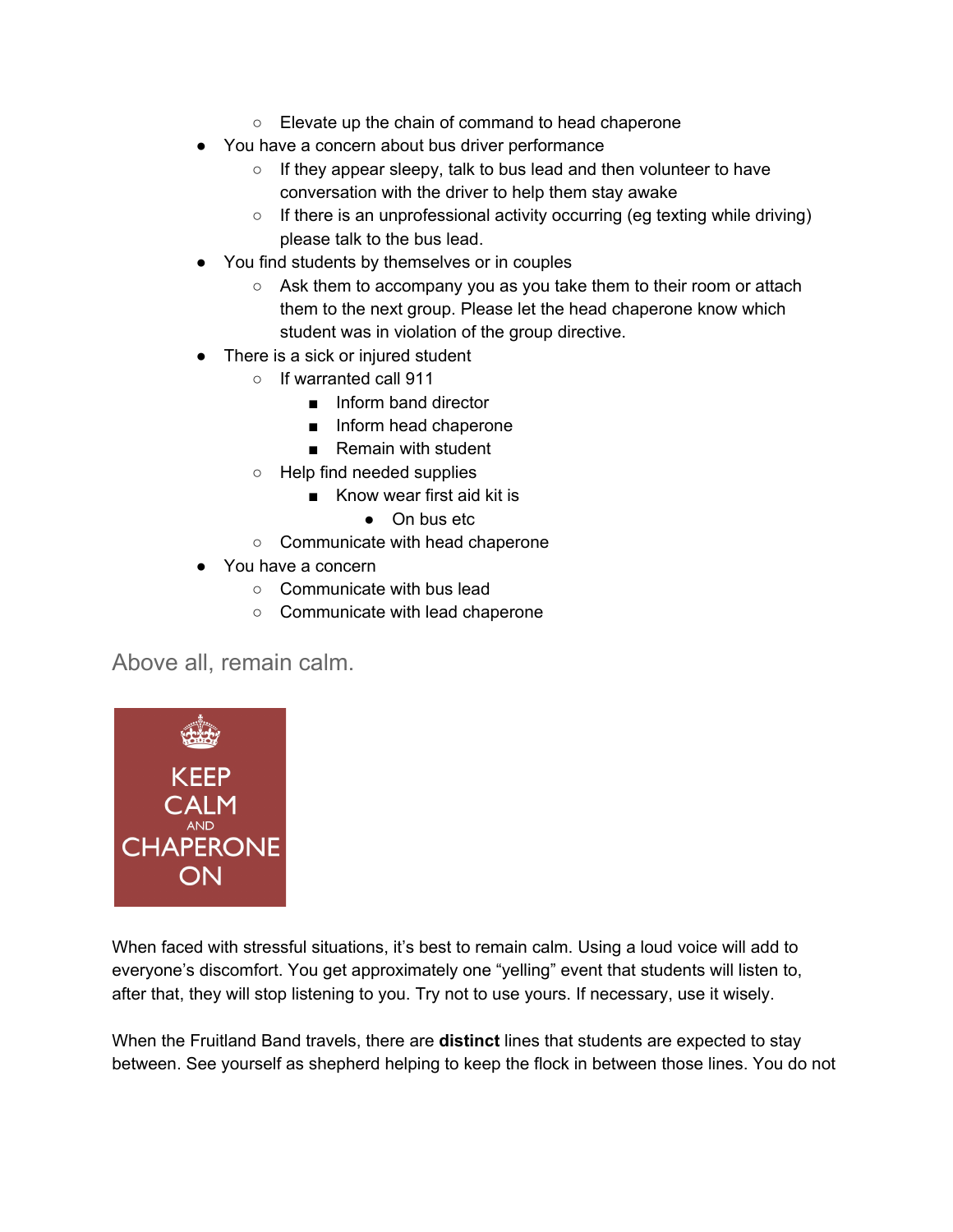need to be with your chaperone group 24/7. You are not expected to keep your thumb on the students in a controlling manner at all times.

If students and chaperones make decisions that reflect positively on our band, school, and community we will have nothing more than minor issues on our trips.

Thank you for your willingness to be a part of this great trip with our *Pride of Western Idaho* students.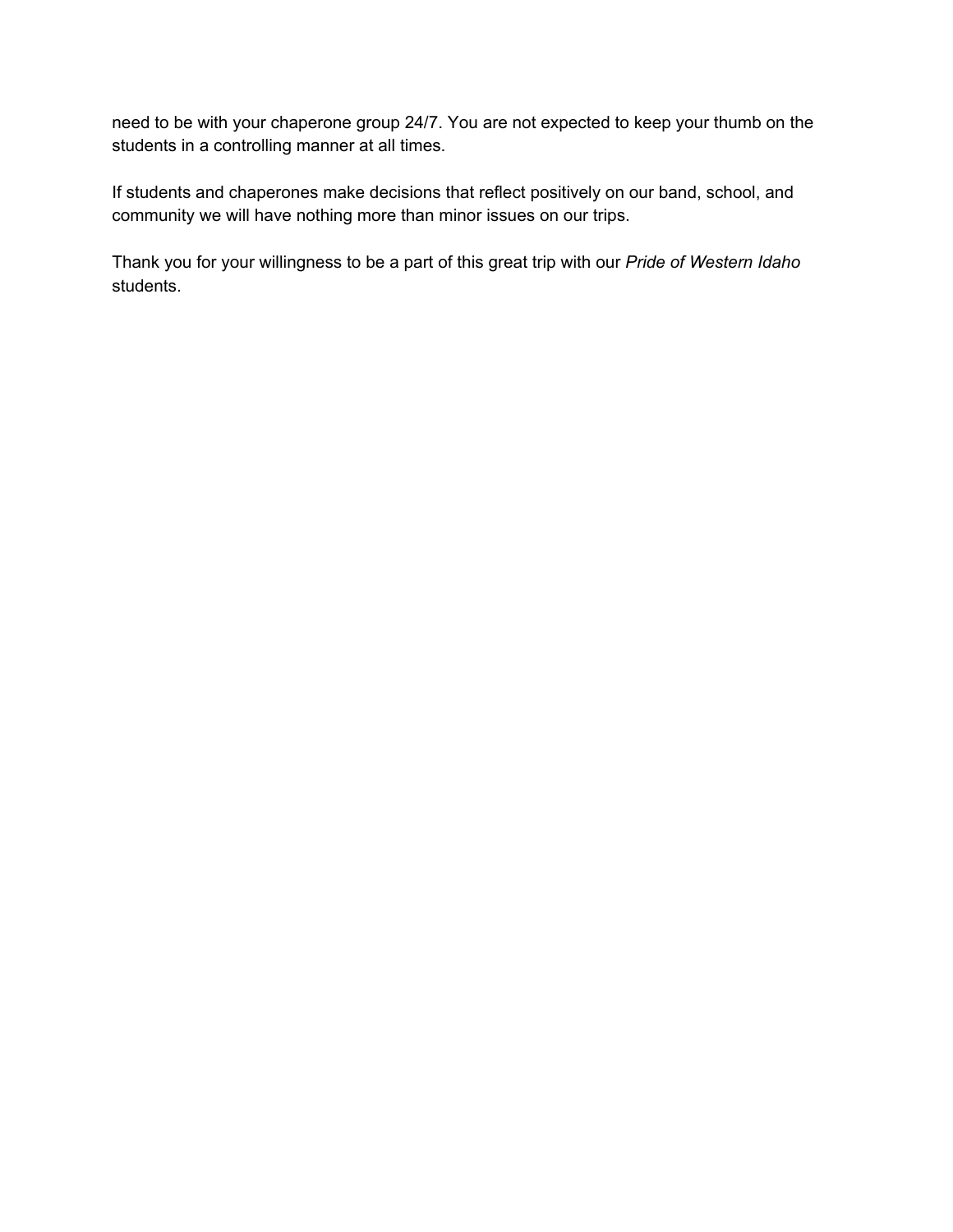# Chaperone Duties Understanding Packet

Please return this signed form along with the volunteer application (next page).

I understand that all volunteers will be asked to fill out a volunteer application that will be run through the State background check.

I have read and understand my role as a chaperone travelling with the Grizzly Band & Color Guard.

I understand that there will be a non-refundable trip down payment due the first day of school which will serve as notice that I plan to travel as a chaperone.

I understand that this group travel experience will be different than my individual travel experiences.

I understand that I will be rooming with other chaperones and the price for my trip will vary based on room occupancy.

| Chaperone |      |
|-----------|------|
|           | Date |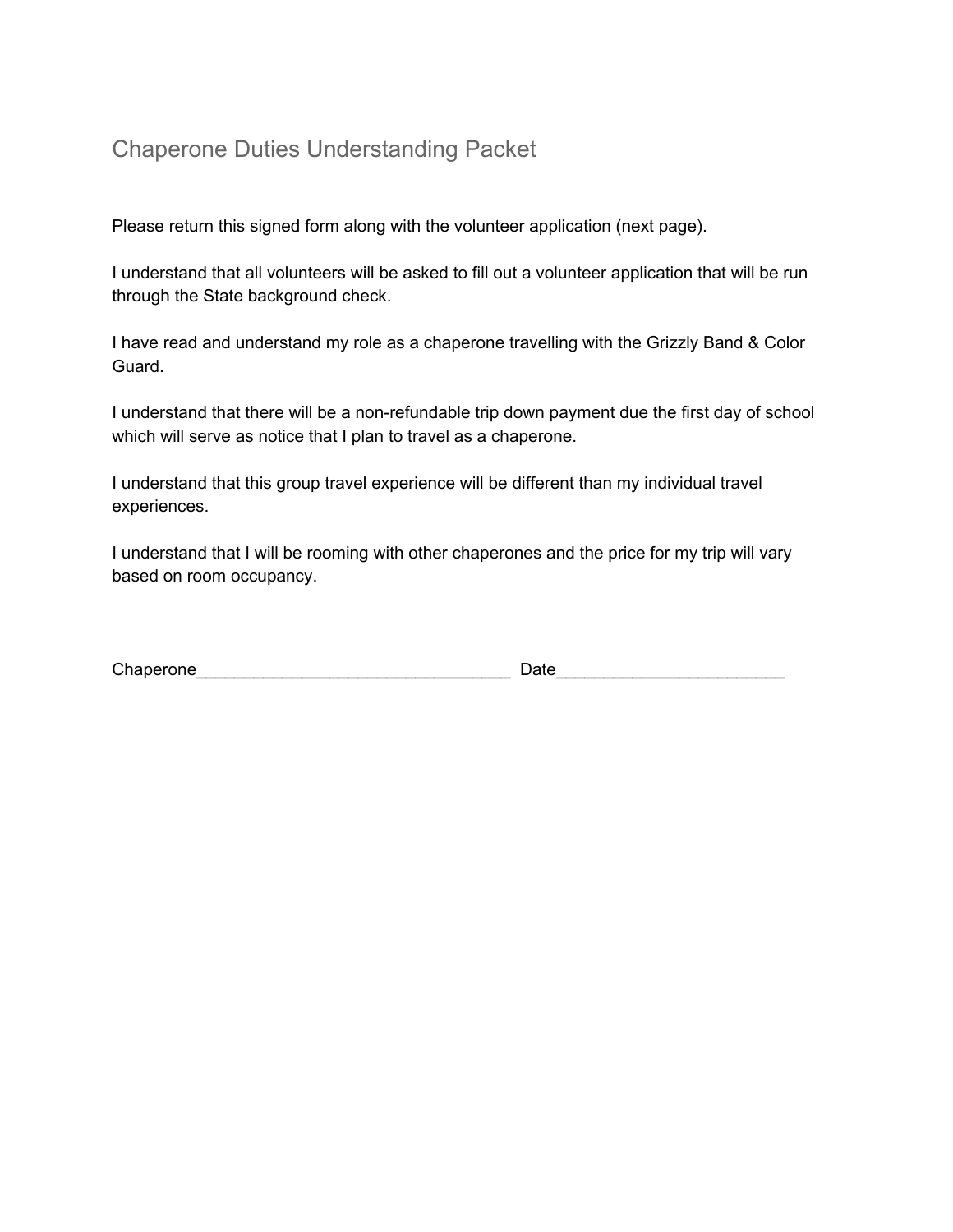#### **VOLUNTEER APPLICATION Fruitland School District** Fruitland, ID 83619

| Volunteer Name (Last, First, Middle Initial)         | Social Security Number / Date of Birth                                                                                                                                                                                                                                                                                                                                                      |
|------------------------------------------------------|---------------------------------------------------------------------------------------------------------------------------------------------------------------------------------------------------------------------------------------------------------------------------------------------------------------------------------------------------------------------------------------------|
| <b>Address</b>                                       | <b>Phone Number</b>                                                                                                                                                                                                                                                                                                                                                                         |
|                                                      |                                                                                                                                                                                                                                                                                                                                                                                             |
|                                                      |                                                                                                                                                                                                                                                                                                                                                                                             |
|                                                      |                                                                                                                                                                                                                                                                                                                                                                                             |
| Have you ever been charged or convicted of a felony? | $\begin{picture}(180,10) \put(0,0){\dashbox{0.5}(10,0){ }} \put(10,0){\circle{10}} \put(10,0){\circle{10}} \put(10,0){\circle{10}} \put(10,0){\circle{10}} \put(10,0){\circle{10}} \put(10,0){\circle{10}} \put(10,0){\circle{10}} \put(10,0){\circle{10}} \put(10,0){\circle{10}} \put(10,0){\circle{10}} \put(10,0){\circle{10}} \put(10,0){\circle{10}} \put(10,0){\circle{10}} \put(10$ |
|                                                      | <b>YES</b>                                                                                                                                                                                                                                                                                                                                                                                  |
| a crime involving moral turpitude?                   | Have you ever been convicted, given a suspended sentence, or been given a withheld judgment in regard to                                                                                                                                                                                                                                                                                    |
|                                                      | <b>YES______________________________</b>                                                                                                                                                                                                                                                                                                                                                    |
|                                                      |                                                                                                                                                                                                                                                                                                                                                                                             |
|                                                      |                                                                                                                                                                                                                                                                                                                                                                                             |
|                                                      | Data<br>the control of the control of the control of                                                                                                                                                                                                                                                                                                                                        |
|                                                      | Please return to appropriate building                                                                                                                                                                                                                                                                                                                                                       |
| Date Checked <b>Exercise Service Service</b>         |                                                                                                                                                                                                                                                                                                                                                                                             |
| Idaha Ronacitoru Chaelcod bu<br>Data Charles         |                                                                                                                                                                                                                                                                                                                                                                                             |

Date Checked<br>1. The district will check the Idaho Repository for any relevant charges, convictions, sealed cases.<br>2. If relevant charges, convictions or sealed cases are found on the Idaho Repository, your volunteer applic